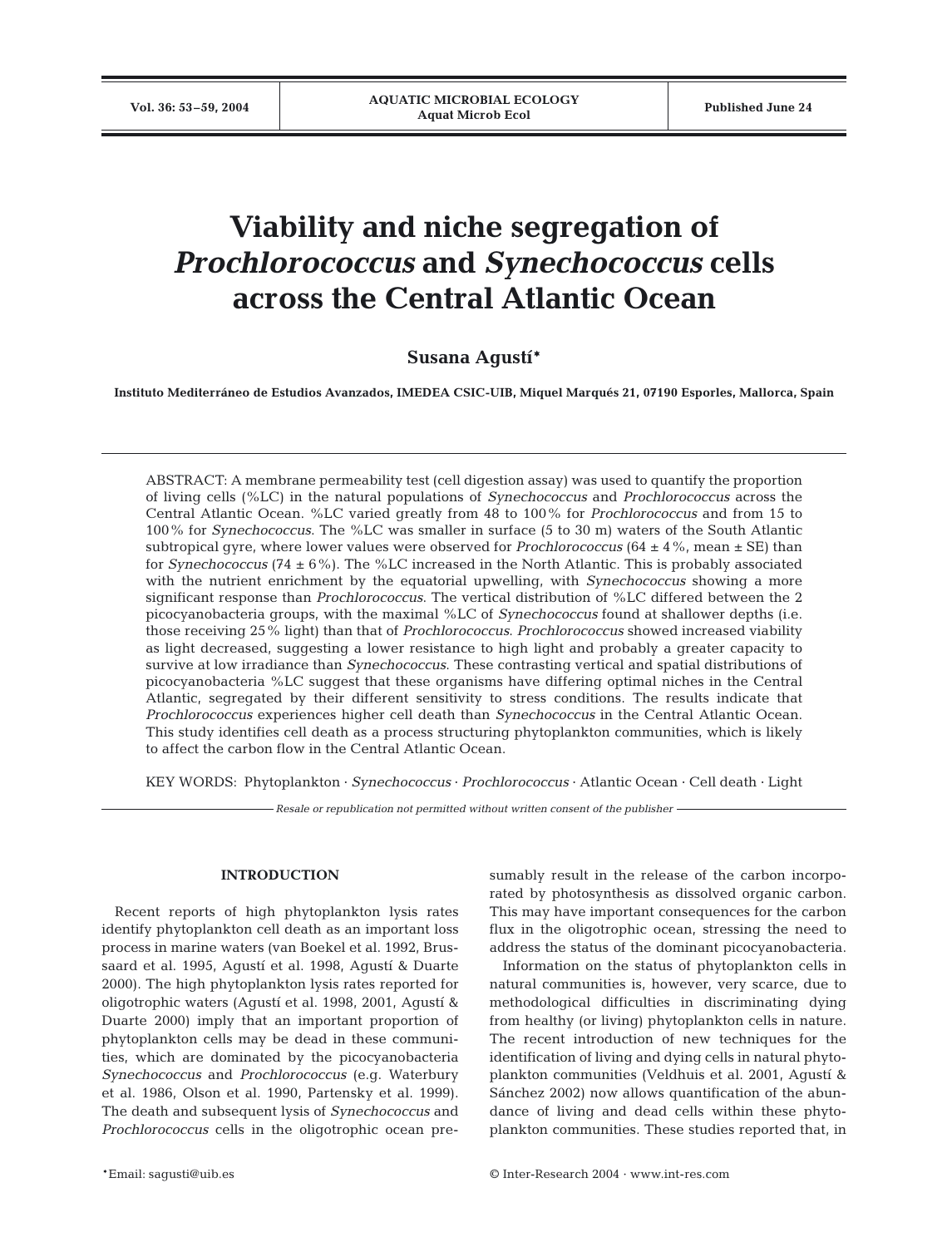the temperate waters examined, the proportion of dead cells within natural marine phytoplankton communities could be considerable (Veldhuis et al. 2001, Agustí & Sánchez 2002).

The goal of this study was to test the hypothesized importance of cell death for populations of *Synechococcus* and *Prochlorococcus* in the oligotrophic ocean by quantifying the proportion of living versus dead cells in the populations across the Central Atlantic Ocean. Living *Synechococcus* and *Prochlorococcus* cells were quantified using the cell digestion assay (Agustí & Sánchez 2002), a membrane permeability test that removes dead cells (which show increased membrane permeability) from the sample, thereby allowing the unambiguous identification of living cells in natural communities. The spatial and vertical variability in the percentages of living cells was analyzed to identify patterns in the distribution of dead cells in the Central Atlantic Ocean, and to distinguish any consistent differences between *Synechococcus* and *Prochlorococcus.*

#### **MATERIALS AND METHODS**

The study was performed during the LATITUDE-4 cruise across the Central Atlantic Ocean, on board the spanish RV 'BIO-Hespérides'. The cruise started in Rio de Janeiro on March 16, 2000, and ended on April 4, 2000, at the Canary archipelago. A total of 14 stations distributed along the South Atlantic subtropical gyre, the inter-tropical zone and the eastern North Atlantic were occupied (Fig. 1). Seawater samples were collected in Niskin bottles attached to a Rossette-CTD system, at an average of 12 depths from the surface to 200–300 m.

Underwater light (photosynthetically active radiation, PAR) was measured at each station from the surface to 200 m depth, using a  $4\pi$  underwater quantum sensor (LI-192SA) attached to a SATLANTIC-OCP 100 automatic profiler. The percentage of light received at the different sampling depths was calculated relative to the light received at 0.5 m depth.

The abundances of *Prochlorococcus* and *Synechococcus* were quantified in replicated fresh samples using a FACSCALIBUR (Becton-Dickinson) flow cytometer, fitted with a 488 nm laser and a photomultiplier for detection of forward scattered light. An aliquot of a calibrated solution of 1 µm diameter high-green fluorescent beads (Polysciences) was added to the samples as an internal standard for the quantification of cell concentration. Bead concentration in the standard solution was calculated by filtering replicated aliquots onto black nuclepore filters and counting the beads under an epifluorescence microscope. The red, green

and orange fluorescence emissions, and the forward and side scattering of the cells and beads, were used to detect different cell populations and to differentiate them from the fluorescent beads.

The abundance of living picocyanobacteria cells was analyzed throughout the water column in 9 of the 14 stations sampled (Fig. 1) using a cell membrane permeability test (cell digestion assay, Darzynkiewicz et al. 1994), as modified for phytoplankton cells by Agustí & Sánchez (2002). The cell digestion assay is based on brief exposure to the enzymes Trypsin and DNAse I, which enter the cytoplasm of cells with damaged plasma membranes (i.e. necrotic or advanced apoptotic cells) resulting in their entire digestion, while having little or no effect on the viability, morphology or function of live cells (Darzynkiewicz et al. 1994, Agustí & Sánchez 2002). Digestion of dead cells consists of fragmentation and hydrolysis of DNA by DNAse I, and peptide hydrolysis by Trypsin. The digested dead cells are undetectable by optical observation and lose any fluorescent signals (both autofluorescence and staining), and are, therefore, effectively removed from the population (Darzynkiewicz et al. 1994, Agustí & Sánchez 2002).

Stock solutions of DNAse I (400  $\mu$ g ml<sup>-1</sup>) and Trypsin (1%) were prepared in Hanks' balanced salt solution



Fig. 1. Position of the stations sampled during the LATITUDE-4 cruise  $(①, ①)$ . Solid circles identify the stations where the enzymatic cell digestion assay was performed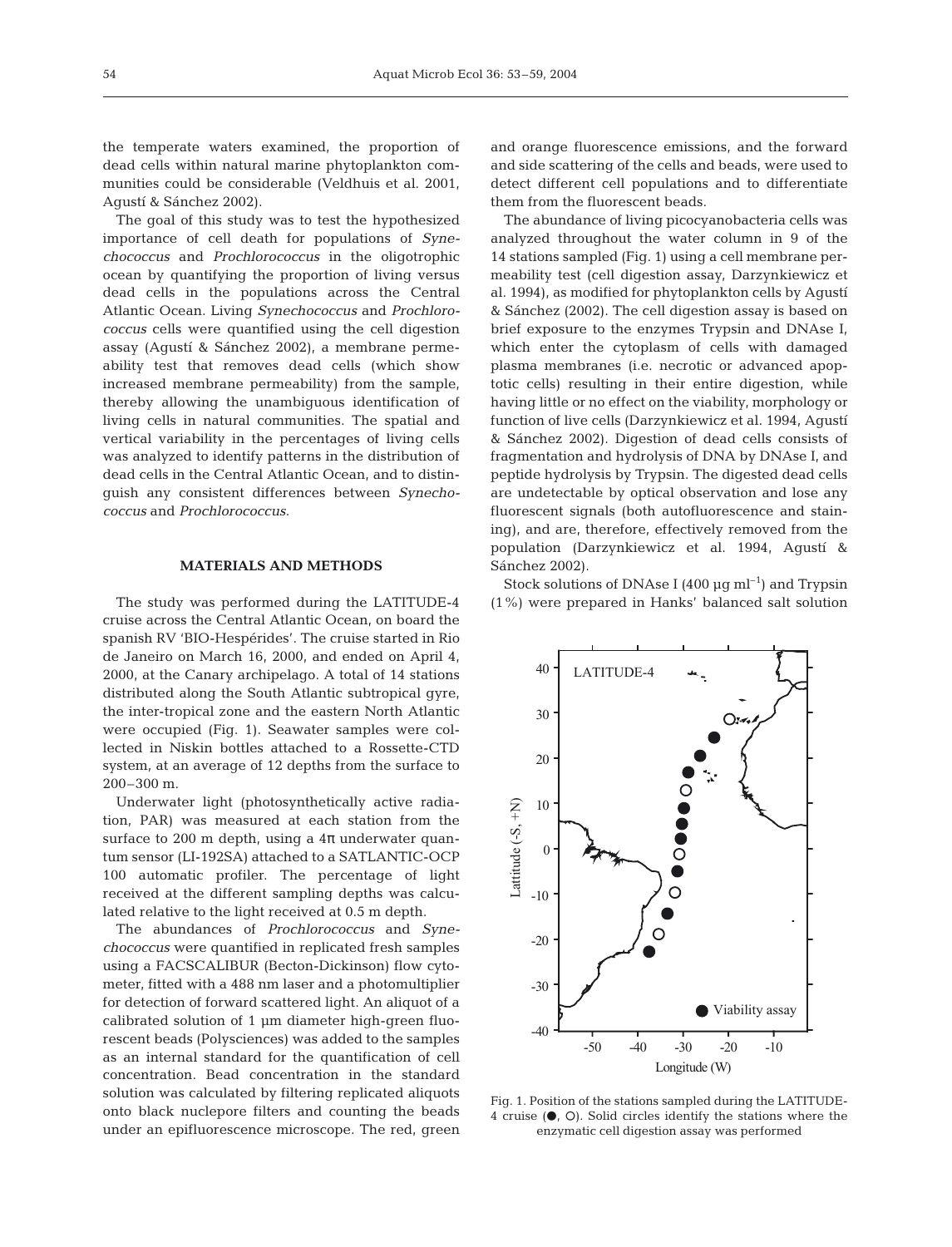(HBSS) (Sigma) and kept frozen at –65°C until use. Viability tests were made on replicated 1 ml fresh seawater samples by adding 200 µl of DNAse I stock solution and incubating for 15 min at 36°C, and then adding 200 µl of Trypsin solution and incubating for an additional 30 min at 36°C (Darzynkiewicz et al. 1994). At the end of the incubation the samples were placed on ice to stop the enzyme reaction, and the abundance of picocyanobacteria cells remaining was quantified using a flow cytometer, as described above. Tests confirmed that neither the 45 min incubation nor the procedure used to stop the enzyme reaction (i.e. placing the samples on ice) affected cell abundance. No significant differences were found in the abundances of *Synechococcus* and *Prochlorococcus* (quantified in replicated samples) between untreated samples and samples incubated at 36°C for 45 min without enzymes  $(1.51 \times 10^5 \pm 1.9 \times 10^3 \text{ and } 1.49 \times 10^5 \pm 5.6 \times 10^3 \text{ cells})$ ml<sup>-1</sup>, and  $1.5 \times 10^3 \pm 42$  and  $1.6 \times 10^3 \pm 89$  cells ml<sup>-1</sup>, before and after incubation for *Prochlorococcus* and *Synechococcus*, respectively).

The cells remaining after the enzymatic treatment, i.e. those having intact membranes, were considered to represent living or viable cells. Dead cells, with compromised membranes, were digested by the enzymatic cocktail and were undetectable by the flow cytometer. The fraction of living picocyanobacteria cells in the samples was calculated by dividing the concentration of living cells after the enzyme treatment by the cell concentration in the untreated sample, representing the total (dead plus living) cell concentration. The number of dead cells was calculated by subtracting the number of living cells from the total cell abundance.

The accuracy of the cell digestion assay in quantifying picocyanobacteria viability was tested by comparing the percentage of living cells (%LC) of a *Synechococcus* sp. (CCMP833) culture quantified by the cell digestion assay against the results obtained using a vital stain (Bac-light Kit, Molecular Probes). The Baclight Kit is a membrane permeability test based on a double staining: dead cells are stained with propidium iodide (PI) and fluoresce red, and living cells are stained by SYTO 9 and fluoresce green under blue light illumination. The Bac-light kit cannot be used to assess viability in natural picoplankton communities because the resulting fluorescence masks chlorophyll *a* autofluorescence, precluding discrimination between autotrophic and heterotrophic picoplankton. A batch culture of *Synechococcus* sp. (CCMP833), growing at 21°C in f/2 medium under continuous illumination, was sampled during the growing and stationary phases. Duplicated samples from the culture were incubated with DNAse and Trypsin at 36°C, as indicated above, with duplicated samples incubated as blanks. After the incubation, the samples were quantified using a flow

cytometer (as indicated above). Duplicated 1 ml samples were also stained with 0.1 µl of the Bac-light Kit, following Lee & Rhee (1997), and filtered onto 0.2 µm black nuclepore filters. The filters were examined under an epifluorescence microscope (Zeiss Axioplan Imaging) to quantify living (green fluorescent) and dead (red fluorescent) cells. The %LC obtained using both methods were in excellent agreement (Table 1), indicating that the results derived from the cell digestion assay are perfectly comparable with those obtained using another cell membrane permeability test and, therefore, that this assay correctly quantifies the abundance of living picocyanobacteria cells.

#### **RESULTS**

The area sampled included (1) the warm and permanently stratified waters of the South Atlantic subtropical gyre (SASG), where surface (5 m) temperatures reached a maximum of 28.54°C and nutrients were depleted down to a depth of 150 m (Fig. 2); (2) the intertropical zone (ITZ), where the thermocline shallower and subsurface waters were nutrient enriched as a result of the equatorial upwelling, which is located north of the equator (Fig. 2); and (3) the oligotrophic waters of the eastern North Atlantic (ENA), where the thermocline deepened again (Fig. 2). The SASG was the clearest and most oligotrophic area sampled, showing the lowest chlorophyll *a* concentration (0.018 mg m–3 at 5 m depth) and a deep chlorophyll *a* maximum (DCM) located at around 140 m depth.

The picocyanobacteria cells remaining after the cell digestion assay showed similar autofluorescence signals (red and orange fluorescence) in the flow cytometer, as well as similar side scattering signals, to those observed for control samples, allowing the unambiguous identification of living *Prochlorococcus* and *Synechococcus* cells after the enzymatic digestion of dead cells. The analysis was made using fresh samples which yielded sufficient red fluorescence signals from surface *Prochlorococcus* cells to allow their detection by flow cytometry. Although picoeukaryotic cells were readily identified by flow cytometry, they were present

Table 1. *Synechococcus* sp. (CCMP833). Percentage of living cells (%LC), obtained using the cell digestion assay and the double vital stain Bac-light Kit (Molecular Probes)

| Cell digestion assay | Bac-light Kit  |  |
|----------------------|----------------|--|
| $.96 \pm 1.6$        | $99 \pm 0.5$   |  |
| $80 \pm 4.7$         | $75 \pm 5.1$   |  |
| $24 \pm 1.0$         | $26.5 \pm 1.3$ |  |
|                      |                |  |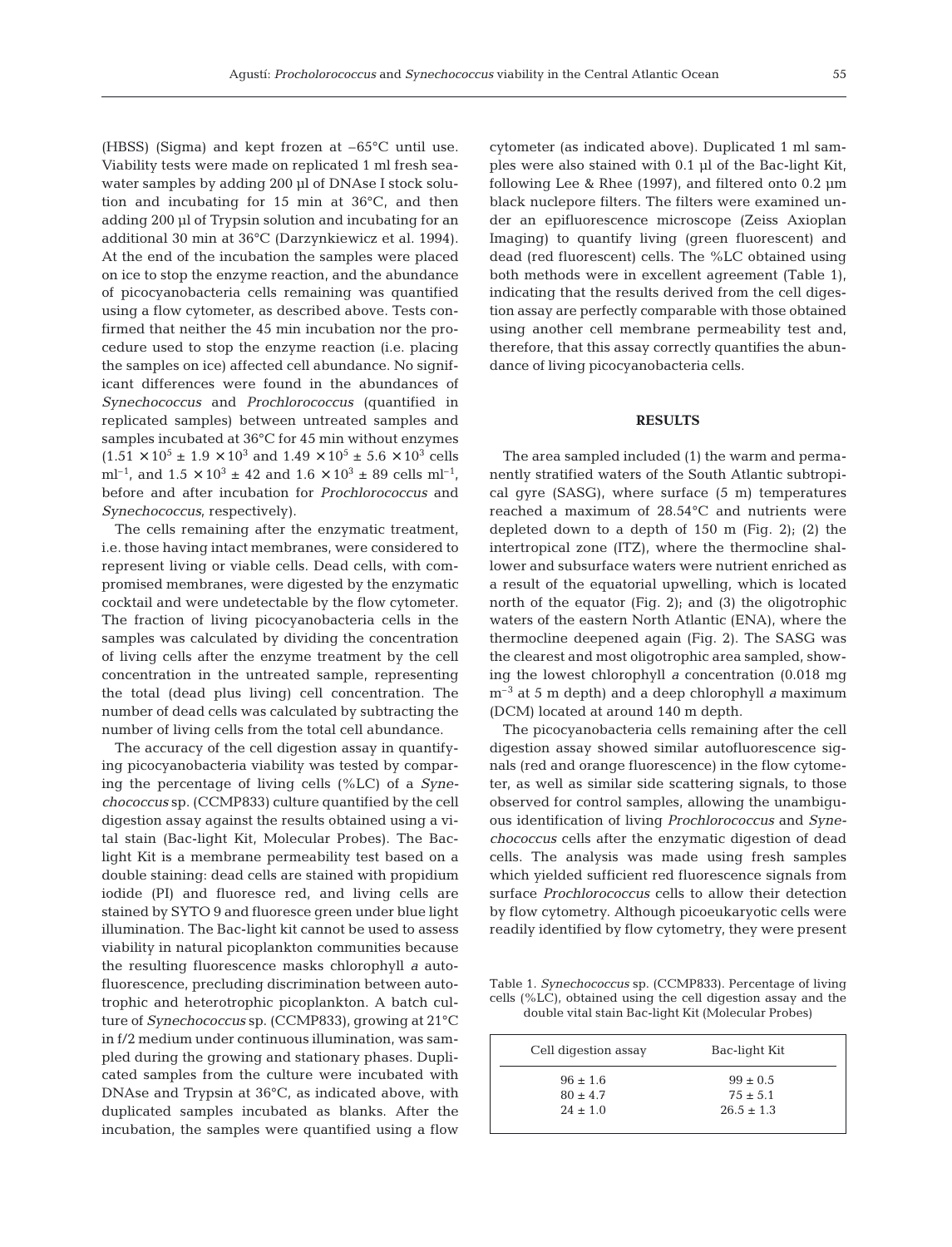

Fig. 2. Distribution of temperature ( $^{\circ}$ C) and nitrate + nitrite concentration (µM) in the Atlantic Ocean during the study. SASG = South Atlantic subtropical gyre, ITZ = inter-tropical zone, ENA = eastern North Atlantic

at low abundance at most stations, precluding the quantification of living eukaryotic cells in the study.

*Prochlorococcus* was more abundant than *Synechococcus*, with average ( $\pm$ SE) concentrations of  $1.0 \times 10^5$  $(\pm 7.1 \times 10^3)$  and  $5.0 \times 10^3$   $(\pm 8.6 \times 10^2)$  cells ml<sup>-1</sup>, respectively. The abundance of *Synechococcus* varied greatly along the transect, being lowest in the SASG waters and highest in the North Atlantic waters, particularly in the area influenced by the equatorial upwelling (Fig. 3). *Prochlorococcus* was also more abundant in the North Atlantic, although the variability was smaller than that observed for *Synechococcus* (Fig. 3). *Prochlorococcus* abundance extended to deeper waters than that of *Synechococcus* (Fig. 3).

The %LC varied from 48 to 100% for *Prochlorococcus* and from 15 to 100% for *Synechococcus*, averaging  $78 \pm 2$  and  $83 \pm 2$ % (mean  $\pm$  SE), respectively. The lowest %LC of *Prochlorococcus* was observed in surface waters (5 m), in contrast to *Synechococcus*, which had a minimum %LC in deep layers. The %LC of both *Synechococcus* and *Prochlorococcus* was lower in the South Atlantic, especially in the SASG waters, pointing to high picocyanobacteria cell death in this area. Here, lower %LC values were observed for *Prochlorococcus* (64 ± 5%) than for *Synechococcus*  $(74 \pm 6\%)$  in surface (5 to 30 m depth) waters (Fig. 4). Two peaks in the vertical distributions of %LC were observed in the SASG. The position of these %LC maxima in the water column differed, however, between the 2 groups, with the maxima of *Prochlorococcus* %LC located deeper (60 to 70 and 100 to 120 m, Fig. 4) than those of *Synechococcus* (20 to 30 and 80 to 90 m, Fig. 4). The %LC of picocyanobacteria increased, however, in the North Atlantic waters, especially in the area influenced by the equatorial upwelling (Fig. 4). Here the %LC at the surface (5 to 30 m depth) was higher for *Synechococcus* (85 ± 3%) than for *Prochlorococcus* (70  $\pm$  2.5%). In the North Atlantic, values of %LC in excess of 90% were observed in deep waters for both groups, although the healthy *Synechococcus* cells extended over a wider area, with higher %LC at shallower depths than *Prochlorococcus* (Fig. 4). The large increase in the



Fig. 3. *Synechococcus* and *Prochlorococcus*. Cell abundance distribution across the transect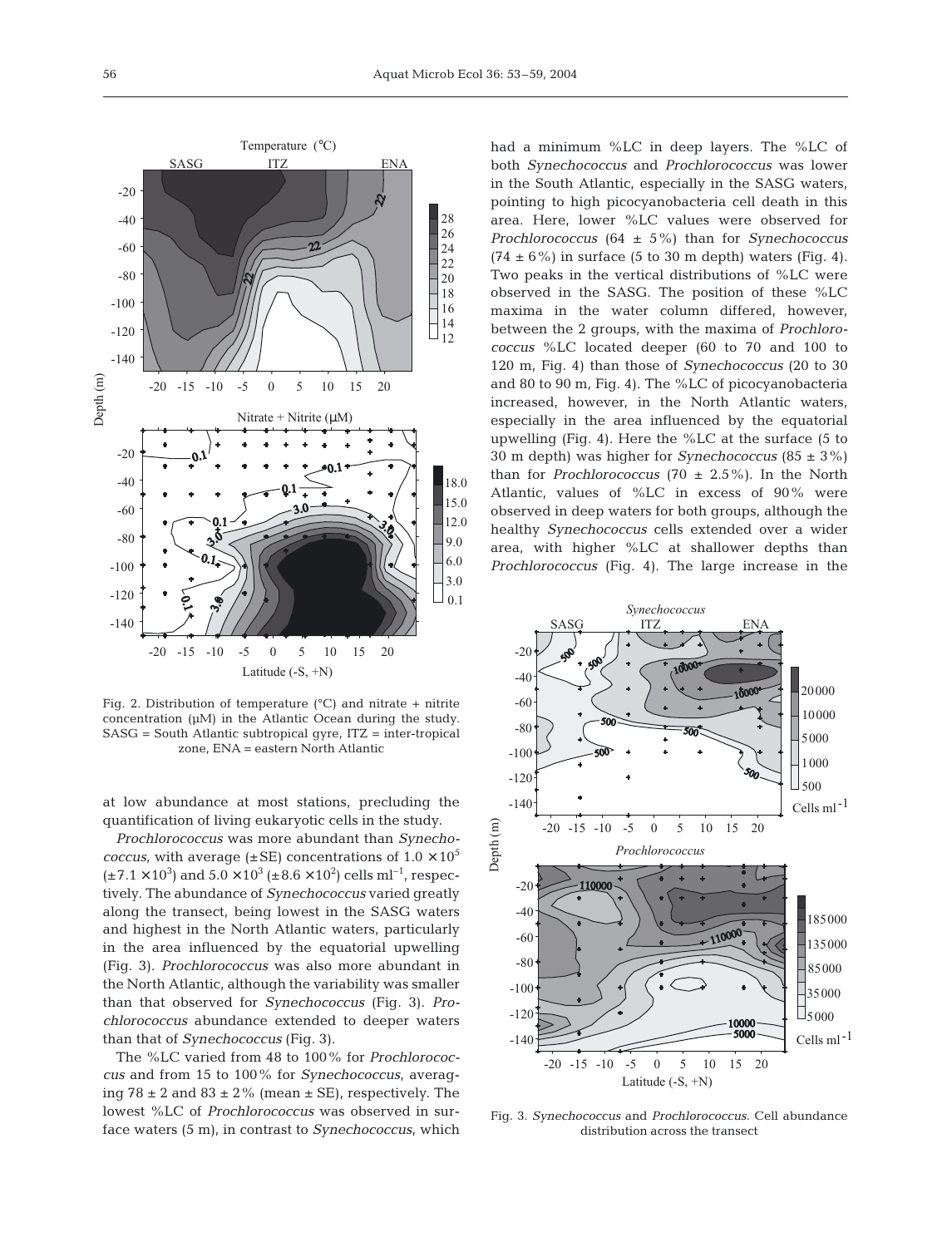The examination of the mean %LC at different light levels revealed important differences between *Prochlorococcus* and *Synechococcus* cell viability with increasing irradiance*. Synechococcus* showed a parabolic distribution of %LC with light, with the highest average %LC of  $95 \pm 4$ % (i.e. lowest % dead cells) at depths receiving on average 25% light (relative to the light at 0.5 m) and the %LC decreasing with both increasing and decreasing light, reaching average values of  $75 \pm 4$  and  $78 \pm 8\%$  at higher  $(>40\%)$  and lower  $(<1\%)$  incident light, respectively (Fig. 5). In contrast, the %LC of *Prochlorococcus* showed a negative linear relationship with light, with the lowest fraction of living cells  $(64 \pm 4\%)$  at depths receiving more than 40% light, and the fraction increasing with decreasing light intensity to reach the highest average %LC of  $91 \pm 3$ % (mean  $\pm$  SE) at depths receiving <1% light (Fig. 5).

#### **DISCUSSION**

The results presented reveal the presence of a significant fraction of dead picocyanobacteria cells in the Central Atlantic Ocean, suggesting that cell death must be an important process regulating picocyanobacteria dynamics in these waters, as concluded by Agustí et al. (2001). The %LC in both *Synechococcus* and *Prochlorococcus* populations showed high variability across the Central Atlantic Ocean, but this is comparable to values reported for natural phytoplankton communities in temperate waters (Veldhuis et al. 2001, Agustí & Sánchez 2002). Veldhuis et al. (2001) found %LC ranging from 40 to 95% for small phytoplankton cells in the North Atlantic (40° N, 23° W), with the %LC of *Synechococcus* ranging from 75 to 95%. A similar range of variation in the proportion of living phytoplankton cells was found in the Mediterranean littoral, where the %LC for *Synechococcus* was low (35%) at the beginning of the summer, but reached values of 100% during the summer bloom (Agustí & Sánchez 2002). There are, however, no previous reports on the fraction of living versus dead cells for natural *Prochlorococcus* populations.





Fig. 4. *Synechococcus* and *Prochlorococcus*. Vertical and latitudinal distribution of the percentages of living cells across the Central Atlantic Ocean

Fig. 5. *Synechococcus* and *Prochlorococcus*. Average (±SE) percentage of living cells in populations against relative incident light intensity (% light, PAR) throughout the water column in the Atlantic Ocean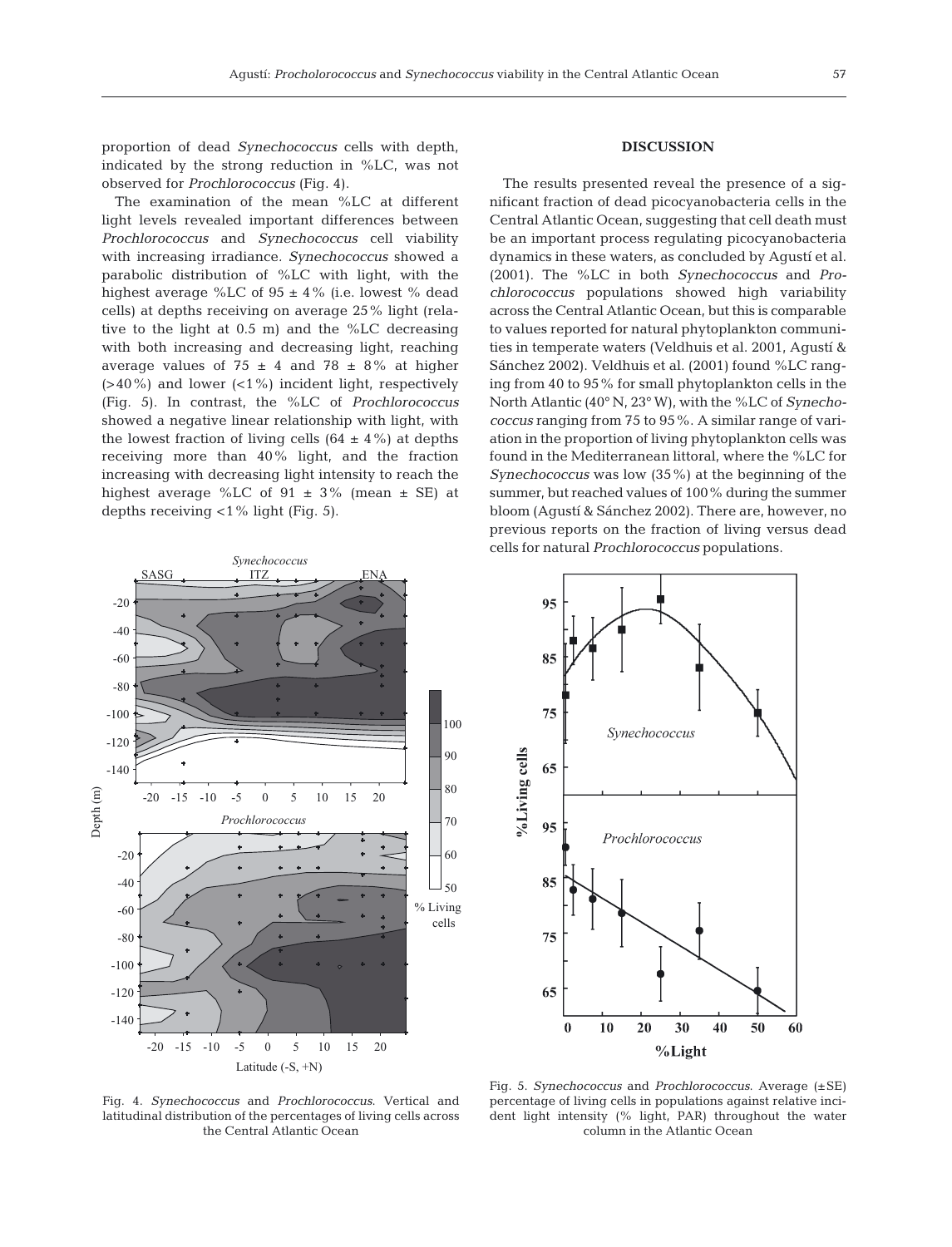The distribution of the proportion of living picocyanobacteria cells across the Central Atlantic Ocean reflected the trophic conditions of the waters. The %LC was lowest for both groups in the ultraoligotrophic waters of the SASG, indicating strong picocyanobacteria cell death in this area, while the highest %LC values were observed in the equatorial North Atlantic, associated with nutrient enrichment by the equatorial upwelling. Nutrient deficiency has been described to directly affect phytoplankton cell death in cultures (Brussaard et al. 1997, Lee & Rhee 1997, Berges & Falkowski 1998, Brussaard & Riegman 1998). Both the abundance of cells and the %LC for *Synechococcus* increased greatly in the area influenced by the equatorial upwelling, indicating a major response to the enhanced inorganic nutrient supply. This is consistent with reports of increased growth and abundance of *Synechococcus* with increased nitrate availability (Waterbury et al. 1986, Glover et al. 1998, Partensky 1999, Agawin et al. 2000). The increase in the abundance of cells and in the %LC for *Prochlorococcus* in this area was moderate in comparison, agreeing with the reported inability of *Prochlorococcus* to use nitrate (Moore et al. 2002).

Although *Prochlorococcus* and *Synechococcus* coexist in the Central Atlantic Ocean, their contrasting vertical distributions of dead cells indicate that these groups occupy different niches (Ferris & Palenik 1998). Both picocyanobacteria groups showed the highest fraction of dead cells at depths receiving the highest irradiance (>40% light), but *Synechococcus* showed a greater resistance to high light and a lesser capacity to survive at low irradiance than *Prochlorococcus*. These 2 different niches, evidenced by the contrasting patterns of cell viability, help explain the differences reported in the distribution of the 2 cyanobacteria groups across the Central Atlantic Ocean (Li 1995, Partensky et al. 1996, Zubkov et al. 2000, N. Agawin & S. Agustí unpubl.). The maximum *Prochlorococcus* abundance is often located in deeper waters than that of *Synechococcus*, where *Synechococcus* abundance is strongly reduced (Li 1995, Zubkov et al. 2000, N. Agawin & S. Agustí unpubl.). The presence of 2 peaks in *Synechococcus* and *Prochlorococcus* viability in the South Atlantic suggests the existence of high-light and low-light adapted cells, segregated within the water column of the SASG. Physiological adaptation to the light environment by picocyanobacteria and the presence of different ecotypes within the water column has been suggested to be a mechanism that allows survival of populations growing under broader environmental conditions, such as occur in the water column of the stratified ocean (Ferris & Palenik 1998, Moore et al. 1998). In addition to affecting the vertical variability in cyanobacteria %LC, the changes in light penetration across the different areas of

the Central Atlantic Ocean should also influence its horizontal distribution. The higher picocyanobacteria %LC observed in the North Atlantic could also be related to the decrease in light penetration in this area (associated with the plankton response to the upwelling), resulting in a less stressful light environment at the surface waters.

The results indicate nutrient deficiency and high irradiance to be the main causes of picocyanobacteria cell death in the Central Atlantic Ocean. High irradiance, particularly UV irradiance, has been previously reported to stress phytoplankton cells (Vincent & Roy 1993, Berges & Falkowski 1998, Boelen et al. 2000). Besides light and nutrient availability, other causes of phytoplankton cell death should be not neglected as potential factors influencing the viability of picocyanobacteria cells. Virus infection has been reported to be responsible for the death of an important proportion of cyanobacteria in the ocean (e.g. Proctor & Fuhrman 1990). Also, Mann et al. (2002) recently identified copper toxicity as a factor able to influence *Prochlorococcus* and *Synechococcus* distribution in the Sargasso Sea.

Whatever the factors influencing picocyanobacteria cell death in the Central Atlantic Ocean, the greater fraction of dead cells observed for *Prochlorococcus* indicates that cell death, as a major source of losses, should be especially important for the dynamics of this organism in the Atlantic Ocean.

Picocyanobacteria cell death was detected here using a cell membrane permeability test (Darzynkiewicz et al. 1994, Agustí & Sánchez 2002). The increase in cell membrane permeability is considered a key event (i.e. a point of no return) in the progression of cell death processes, and characterizes both necrotic and advanced apoptotic cells (Wyllie et al. 1980, Ellis et al. 1991). Once a cell loses the ability to maintain homeostasis, the cellular compounds are unavoidably excreted into the medium (e.g. Myklestad 2000). In addition to the consequences of cell death for population dynamics, the increased membrane permeability of the dead *Synechococcus* and *Prochlorococcus* cells detected here should lead to the release of dissolved cellular compounds into the surface waters of the Central Atlantic Ocean. The direct consequences for the carbon flux remain to be quantified.

In summary, the %LC for picocyanobacteria was low in the oligotrophic Central Atlantic Ocean, indicating that cell death must be an important process regulating picocyanobacteria dynamics. In addition, the high fraction of living picocyanobacteria cells in waters affected by the equatorial upwelling, and the low fraction of living cells in the ultraoligotrophic SASG, suggest a relationship between phytoplankton cell mortality and the trophic conditions of the water. The results also show a prevalence of dead cells in waters receiving high irradiance, suggesting that high light intensity is an important